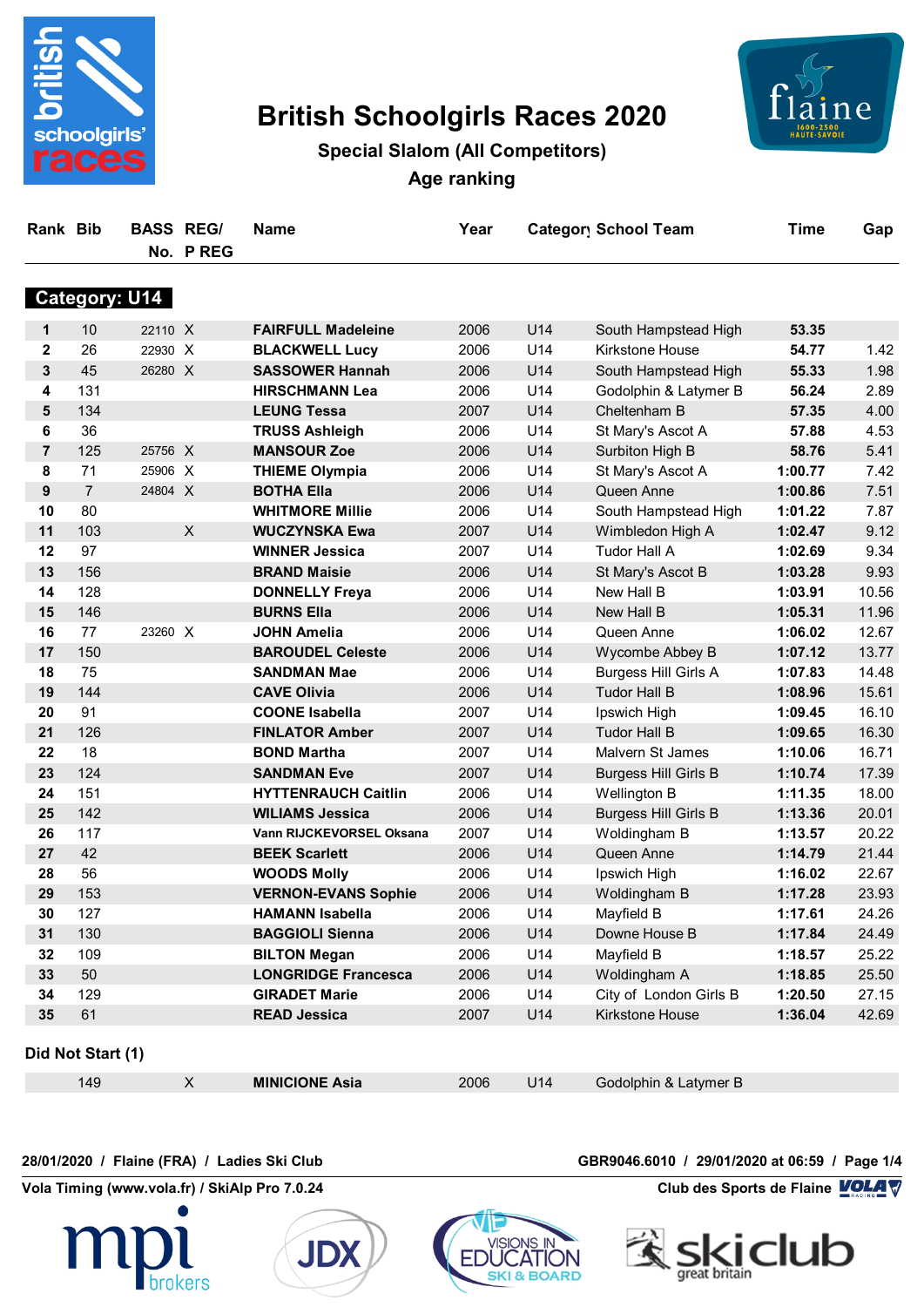#### **British Schoolgirls Races 2020 Special Slalom (All Competitors) Age ranking**

| Rank Bib       |     | <b>BASS REGI</b>     | No. PREG | <b>Name</b>                     | Year | <b>Category School Team</b> |                             | <b>Time</b> | Gap   |
|----------------|-----|----------------------|----------|---------------------------------|------|-----------------------------|-----------------------------|-------------|-------|
|                |     | <b>Category: U16</b> |          |                                 |      |                             |                             |             |       |
| 1              | 30  | 21400 X              |          | <b>WEEKS Ella</b>               | 2004 | U16                         | Guildford High A            | 44.32       |       |
| $\mathbf{2}$   | 38  | 23421 X              |          | <b>HUGHES Sophie</b>            | 2004 | U16                         | New Hall A                  | 48.30       | 3.98  |
| 3              | 23  | 21377 X              |          | <b>VESELY Ophelia</b>           | 2004 | U16                         | <b>Wellington A</b>         | 48.36       | 4.04  |
| 4              | 6   | 23720 X              |          | <b>DENNISON Hannah</b>          | 2004 | U16                         | Kingsley                    | 48.77       | 4.45  |
| 5              | 22  | 25679 X              |          | <b>BECKWITH-AUBRY Cara</b>      | 2005 | U16                         | Wycombe Abbey A             | 49.59       | 5.27  |
| 6              | 29  | 24577 X              |          | <b>HEWETT Alexandra</b>         | 2004 | U16                         | Cheltenham A                | 52.61       | 8.29  |
| $\overline{7}$ | 58  |                      | $\times$ | <b>DE POURTALES Margaux</b>     | 2004 | U16                         | Wellington A                | 53.46       | 9.14  |
| 8              | 100 | 22330 X              |          | <b>HART Katherine</b>           | 2005 | U16                         | Guildford High A            | 53.54       | 9.22  |
| 9              | 107 | 23829 X              |          | <b>DISNEY Evie</b>              | 2005 | U16                         | Surbiton High B             | 53.67       | 9.35  |
| 10             | 17  | 23210 X              |          | <b>HANFORD Juliette</b>         | 2004 | U16                         | Latymer Upper               | 54.05       | 9.73  |
| 11             | 46  | 25811 X              |          | <b>RILEY Emily</b>              | 2004 | U16                         | Richmond                    | 54.53       | 10.21 |
| 12             | 41  | 23717 X              |          | <b>LAWTON Emma</b>              | 2004 | U16                         | Kingsley                    | 54.55       | 10.23 |
| 13             | 99  | 24566 X              |          | <b>PALMER Nicole</b>            | 2004 | U16                         | Cheltenham A                | 56.24       | 11.92 |
| 14             | 33  |                      |          | <b>NEGRI Allegra</b>            | 2005 | U16                         | Wimbledon High A            | 56.36       | 12.04 |
| 15             | 118 | 23788 X              |          | <b>LANGLEY Alicia</b>           | 2005 | U16                         | Guildford High B            | 56.79       | 12.47 |
| 16             | 5   |                      |          | <b>HOGBIN Charlotte</b>         | 2005 | U16                         | <b>Burgess Hill Girls A</b> | 56.93       | 12.61 |
| 17             | 51  |                      |          | <b>RICHARDS CHAPATTE Marina</b> | 2005 | U16                         | Godolphin & Latymer A       | 57.35       | 13.03 |
| 18             | 55  |                      |          | <b>BUTLER Alice</b>             | 2004 | U16                         | Stowe                       | 57.65       | 13.33 |
| 19             | 114 |                      |          | <b>BAROUDEL Felicite</b>        | 2004 | U16                         | Wycombe Abbey B             | 57.96       | 13.64 |
| 20             | 20  |                      |          | <b>PERRIS Harriet</b>           | 2004 | U16                         | <b>Stowe</b>                | 58.54       | 14.22 |
| 21             | 95  | 21284 X              |          | <b>HINTON Tilly</b>             | 2004 | U16                         | Surbiton High A             | 58.86       | 14.54 |
| 22             | 81  | 22963 X              |          | <b>BROOKS Isobel</b>            | 2005 | U16                         | Richmond                    | 58.92       | 14.60 |
| 23             | 68  |                      | X        | <b>WUCZYNSKA Maria</b>          | 2005 | U16                         | Wimbledon High A            | 59.22       | 14.90 |
| 24             | 12  |                      |          | <b>OLSOFF Celeste</b>           | 2004 | U16                         | St Mary's Calne A           | 59.31       | 14.99 |
| 25             | 76  | 23719 X              |          | <b>SAINSBURY Lucy</b>           | 2004 | U16                         | Kingsley                    | 59.32       | 15.00 |
| 26             | 115 | 23626 X              |          | <b>BRYER Lucy</b>               | 2004 | U16                         | Wellington B                | 59.85       | 15.53 |
| 27             | 14  |                      |          | <b>WOODWARD Ruby</b>            | 2004 | U16                         | St Georges Ascot            | 1:00.12     | 15.80 |
| 28             | 11  |                      | X        | <b>FRANKLAND Olivia</b>         | 2004 | U16                         | Richmond                    | 1:00.15     | 15.83 |
| 29             | 47  |                      |          | <b>OLSOFF Amelie</b>            | 2004 | U16                         | St Mary's Calne A           | 1:00.90     | 16.58 |
| 30             | 87  |                      |          | <b>LUCENET Ruby</b>             | 2004 | U16                         | Latymer Upper               | 1:01.17     | 16.85 |
| 31             | 31  |                      |          | <b>WITHEROW Alexandra</b>       | 2004 | U16                         | St Swithuns A               | 1:01.66     | 17.34 |
| 32             | 143 | 22416 X              |          | <b>HOLT Josephine</b>           | 2004 | U16                         | Surbiton High B             | 1:02.01     | 17.69 |
| 33             | 53  |                      | X        | <b>PROBERT Myrtle</b>           | 2005 | U16                         | Malvern St James            | 1:02.36     | 18.04 |
| 34             | 28  |                      |          | <b>WEBER-HENSCHEL Augusta</b>   | 2004 | U16                         | Mayfield A                  | 1:02.74     | 18.42 |
| 35             | 86  |                      |          | <b>SLESINGER Allegra</b>        | 2005 | U16                         | Godolphin & Latymer A       | 1:02.80     | 18.48 |
| 36             | 66  |                      |          | <b>CLOUGH Hannah</b>            | 2004 | U16                         | St Swithuns A               | 1:03.69     | 19.37 |
| 37             | 133 |                      |          | <b>JOHNSON Mollie</b>           | 2005 | U16                         | Wellington B                | 1:03.72     | 19.40 |
| 38             | 122 |                      | X        | <b>PLAYNE Alice</b>             | 2004 | U16                         | Sherborne B                 | 1:04.56     | 20.24 |
| 39             | 82  |                      |          | <b>BYNG Rose</b>                | 2004 | U16                         | St Mary's Calne A           | 1:04.63     | 20.31 |
| 40             | 152 |                      |          | <b>BARINOVA Fevroniya</b>       | 2005 | U16                         | Cheltenham B                | 1:05.51     | 21.19 |
| 41             | 15  |                      |          | <b>BERKNOV Clara</b>            | 2005 | U16                         | Woldingham A                | 1:05.59     | 21.27 |
| 42             | 78  |                      | X        | <b>PLAYNE Isabelle</b>          | 2004 | U16                         | Sherborne A                 | 1:06.73     | 22.41 |
| 43             | 63  |                      |          | <b>TURNER Georgina</b>          | 2004 | U16                         | Mayfield A                  | 1:06.94     | 22.62 |
| 44             | 49  |                      |          | <b>WOODWARD Lily</b>            | 2004 | U16                         | St Georges Ascot            | 1:06.98     | 22.66 |
| 45             | 59  |                      |          | <b>ANDERSON Jessica</b>         | 2004 | U16                         | Stamford                    | 1:07.51     | 23.19 |
| 46             | 106 |                      |          | <b>TIBBLE Tara</b>              | 2005 | U16                         | <b>Burgess Hill Girls B</b> | 1:08.07     | 23.75 |
| 47             | 158 |                      |          | <b>WOOLGAR Islay</b>            | 2004 | U16                         | Sherborne B                 | 1:09.52     | 25.20 |
| 48             | 90  |                      |          | <b>NYLAENDE Natalie</b>         | 2005 | U16                         | Stowe                       | 1:10.00     | 25.68 |
| 49             | 101 |                      |          | <b>GREEN Isabel</b>             | 2005 | U16                         | St Swithuns A               | 1:10.71     | 26.39 |
| 50             | 147 |                      |          | <b>WESSEL Amelie</b>            | 2005 | U16                         | City of London Girls B      | 1:11.61     | 27.29 |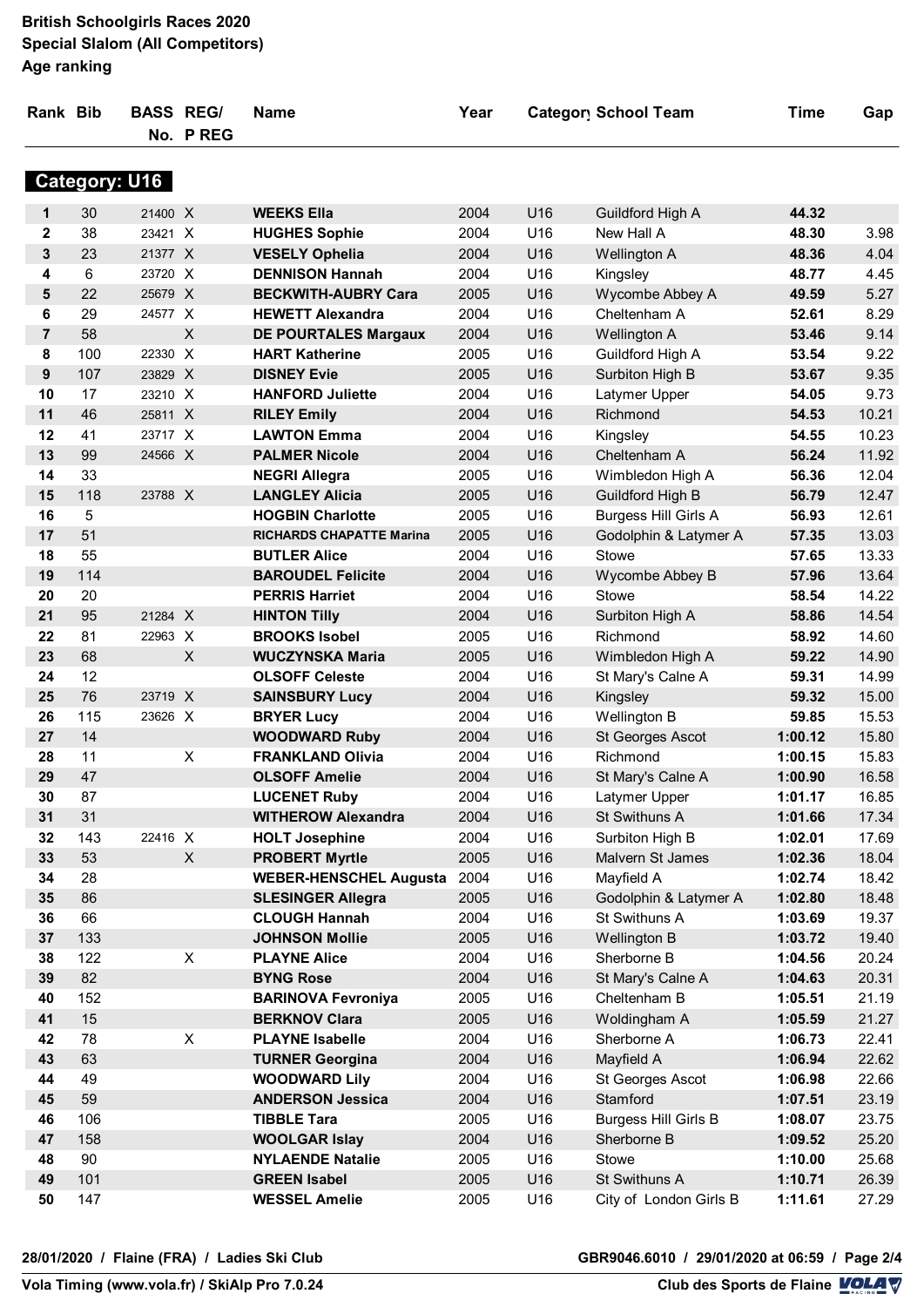#### **British Schoolgirls Races 2020 Special Slalom (All Competitors) Age ranking**

| Rank Bib |                    | <b>BASS REG/</b> |                | <b>Name</b>                         | Year |     | <b>Category School Team</b> | <b>Time</b> | Gap     |
|----------|--------------------|------------------|----------------|-------------------------------------|------|-----|-----------------------------|-------------|---------|
|          |                    |                  | No. PREG       |                                     |      |     |                             |             |         |
| 51       | 155                |                  |                | <b>HARPER Nancy</b>                 | 2005 | U16 | St Mary's Calne B           | 1:11.90     | 27.58   |
| 52       | 137                |                  |                | <b>PATERSON Pollyanna</b>           | 2004 | U16 | St Mary's Calne B           | 1:11.91     | 27.59   |
| 53       | 135                |                  |                | <b>KIBBLEWHITE Isabelle</b>         | 2005 | U16 | Woldingham B                | 1:12.41     | 28.09   |
| 54       | 139                |                  |                | <b>LAW Sasha</b>                    | 2005 | U16 | St Swithuns B               | 1:12.44     | 28.12   |
| 55       | 140                |                  |                | <b>WELCH Charlotte</b>              | 2004 | U16 | Sherborne B                 | 1:12.71     | 28.39   |
| 56       | 141                |                  |                | <b>ARMITAGE Lauren</b>              | 2005 | U16 | Wimbledon High B            | 1:13.31     | 28.99   |
| 56       | 121                |                  |                | <b>ROSE Georgina</b>                | 2005 | U16 | St Swithuns B               | 1:13.31     | 28.99   |
| 58       | 52                 |                  |                | <b>KERLEY Pascale</b>               | 2005 | U16 | Latymer Upper               | 1:13.40     | 29.08   |
| 59       | 84                 |                  |                | <b>BOOTH Daisy</b>                  | 2005 | U16 | St Georges Ascot            | 1:16.05     | 31.73   |
| 60       | 136                | 23427 X          |                | <b>KEMKERS Saskia</b>               | 2005 | U16 | Guildford High B            | 1:16.40     | 32.08   |
| 61       | 70                 |                  |                | <b>CUNNINGHAM-DAY Rosaleen 2005</b> |      | U16 | Heathfield                  | 1:16.71     | 32.39   |
| 62       | 85                 |                  |                | <b>BROWN Jessie</b>                 | 2005 | U16 | Woldingham A                | 1:18.45     | 34.13   |
| 63       | 110                | 23293 X          |                | <b>GOULD Chloe</b>                  | 2004 | U16 | New Hall B                  | 1:18.88     | 34.56   |
| 64       | 157                |                  |                | <b>ROSE Tillie</b>                  | 2005 | U16 | St Swithuns B               | 1:21.73     | 37.41   |
| 65       | 88                 |                  |                | <b>SEAL Morganne</b>                | 2005 | U16 | Malvern St James            | 1:24.58     | 40.26   |
| 66       | 105                |                  |                | <b>KIRBY Doddie</b>                 | 2005 | U16 | Heathfield                  | 1:27.88     | 43.56   |
| 67       | 96                 |                  |                | <b>BAKER Lily</b>                   | 2005 | U16 | <b>Kirkstone House</b>      | 1:40.48     | 56.16   |
| 68       | 98                 |                  |                | <b>BERRY Eleanor</b>                | 2005 | U16 | Mayfield A                  | 2:13.95     | 1:29.63 |
|          | Did Not Start (3)  |                  |                |                                     |      |     |                             |             |         |
|          | 74                 |                  |                | <b>SCHMID Lara</b>                  | 2005 | U16 | <b>Brighton College</b>     |             |         |
|          | 138                |                  |                | <b>FIORE Estella</b>                | 2005 | U16 | St Mary's Ascot B           |             |         |
|          | 159                |                  |                | <b>BOEHM Theresa</b>                | 2005 | U16 | Wimbledon High B            |             |         |
|          | Did Not Finish (5) |                  |                |                                     |      |     |                             |             |         |
|          | $\overline{c}$     | 36763 X          |                | <b>MORGAN Maisie</b>                | 2005 | U16 | Strathallan                 |             |         |
|          | 35                 |                  |                | <b>BURRELL Teale</b>                | 2005 | U16 | Heathfield                  |             |         |
|          | 40                 |                  |                | <b>LIND Hannah</b>                  | 2005 | U16 | <b>Burgess Hill Girls A</b> |             |         |
|          | 44                 |                  | $\pmb{\times}$ | <b>HALESTRAP Tate</b>               | 2005 | U16 | Downe House A               |             |         |
|          | 116                |                  |                | <b>FILATOVA Sonya</b>               | 2004 | U16 | Cheltenham B                |             |         |

### **Category: U18**

| $\mathbf 1$  | 34  | 41911 X | <b>GORRINGE Giselle</b>   | 2003 | U18             | <b>NLCS</b>             | 43.90 |       |
|--------------|-----|---------|---------------------------|------|-----------------|-------------------------|-------|-------|
| $\mathbf{2}$ | 3   | 21925 X | <b>MCLEISH Emily</b>      | 2003 | U18             | New Hall A              | 48.00 | 4.10  |
| 3            | 21  | 22515 X | <b>SHELLEY Annie</b>      | 2003 | U18             | Ipswich High            | 48.39 | 4.49  |
| 4            | 8   |         | <b>NOKES Millie</b>       | 2002 | U18             | Sherborne A             | 49.91 | 6.01  |
| 5            | 73  | 23069 X | <b>LANDER Isabelle</b>    | 2002 | U18             | New Hall A              | 51.36 | 7.46  |
| 6            |     | X       | <b>FAVRE Charlotte</b>    | 2003 | U18             | St Mary's Ascot A       | 51.49 | 7.59  |
| 7            | 67  | 21096 X | <b>VERNON Rebecca</b>     | 2002 | U18             | <b>Reeds</b>            | 52.16 | 8.26  |
| 8            | 57  |         | <b>POINTS Madeline</b>    | 2002 | U18             | Wycombe Abbey A         | 52.47 | 8.57  |
| 9            | 60  | 23192 X | <b>BREEN Ellen</b>        | 2003 | U18             | Surbiton High A         | 52.59 | 8.69  |
| 10           | 32  | 21376 X | <b>VESELY Miranda</b>     | 2002 | U18             | Reeds                   | 53.23 | 9.33  |
| 11           | 102 | 26006 X | <b>HOGBEN Olivia</b>      | 2003 | U <sub>18</sub> | <b>Reeds</b>            | 53.77 | 9.87  |
| 12           | 9   | 23093 X | <b>NICOL Catherine</b>    | 2002 | U18             | Downe House A           | 54.37 | 10.47 |
| 13           | 13  |         | <b>HALESTRAP Lulu</b>     | 2003 | U18             | Clayesmore              | 54.53 | 10.63 |
| 14           | 93  | X       | <b>IASI Matilde</b>       | 2003 | U18             | <b>Wellington A</b>     | 55.27 | 11.37 |
| 14           | 39  |         | <b>HANTRAIS Maddie</b>    | 2003 | U18             | <b>Brighton College</b> | 55.27 | 11.37 |
| 16           | 92  |         | <b>McKIMM Lydia</b>       | 2003 | U18             | Wycombe Abbey A         | 56.27 | 12.37 |
| 17           | 27  | 23029 X | <b>AGUSTSDOTTIR Maria</b> | 2003 | U18             | <b>Tudor Hall A</b>     | 57.10 | 13.20 |